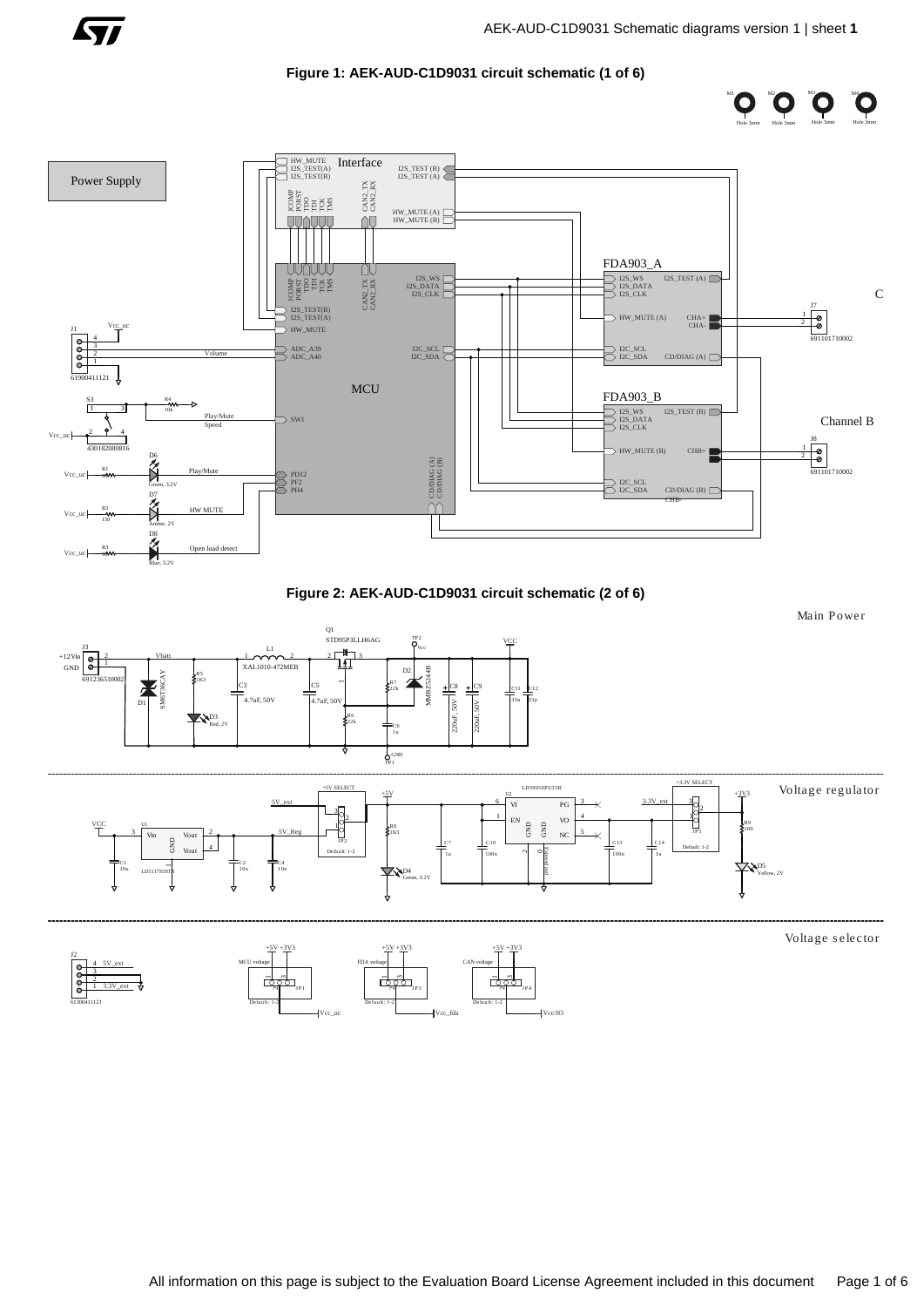**Figure 3: AEK-AUD-C1D9031 circuit schematic (3 of 6)**

 $\sqrt{11}$ 





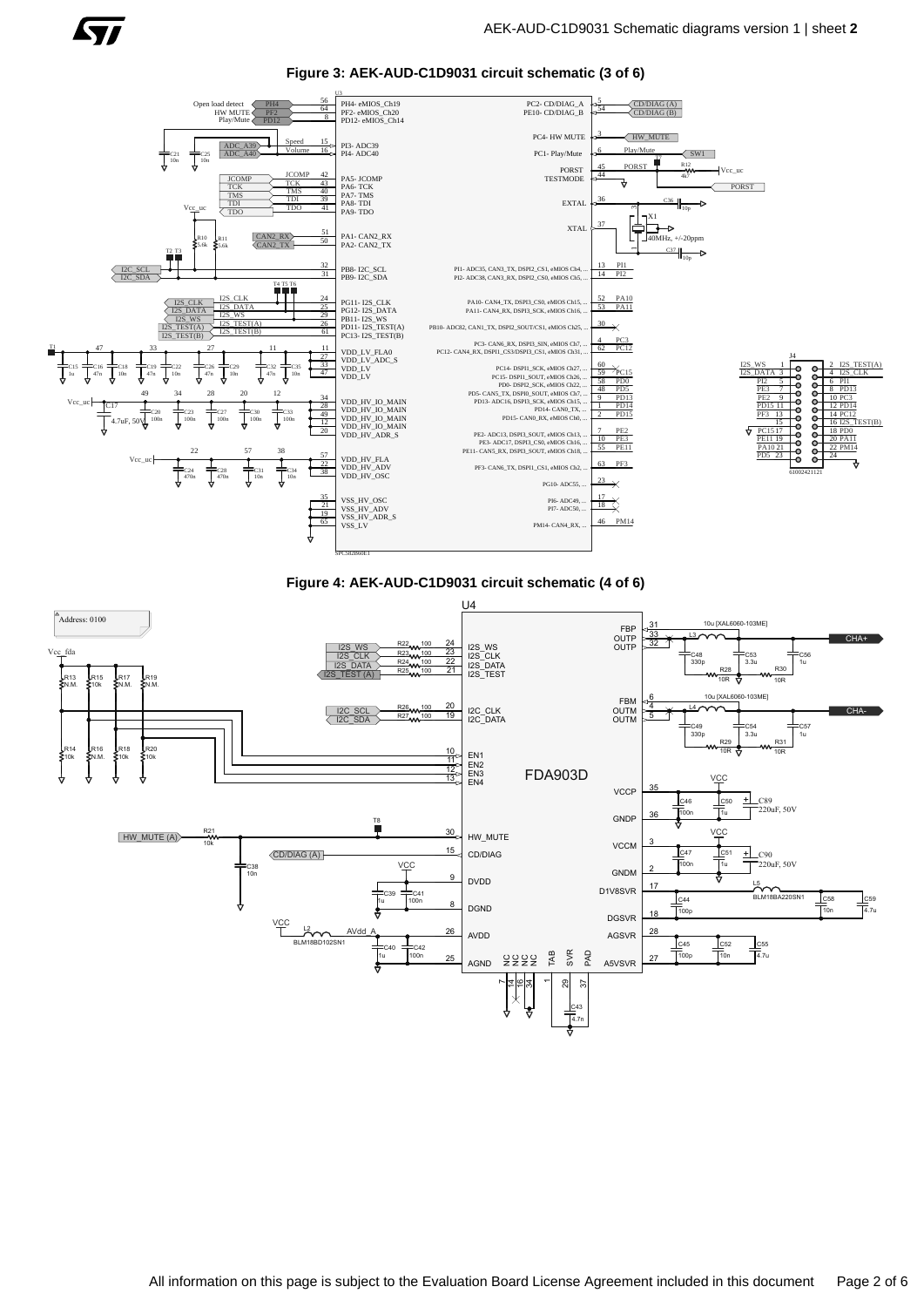

**Figure 5: AEK-AUD-C1D9031 circuit schematic (5 of 6)**



**Figure 6: AEK-AUD-C1D9031 circuit schematic (6 of 6)**







I2S Transceiver & Translation Level



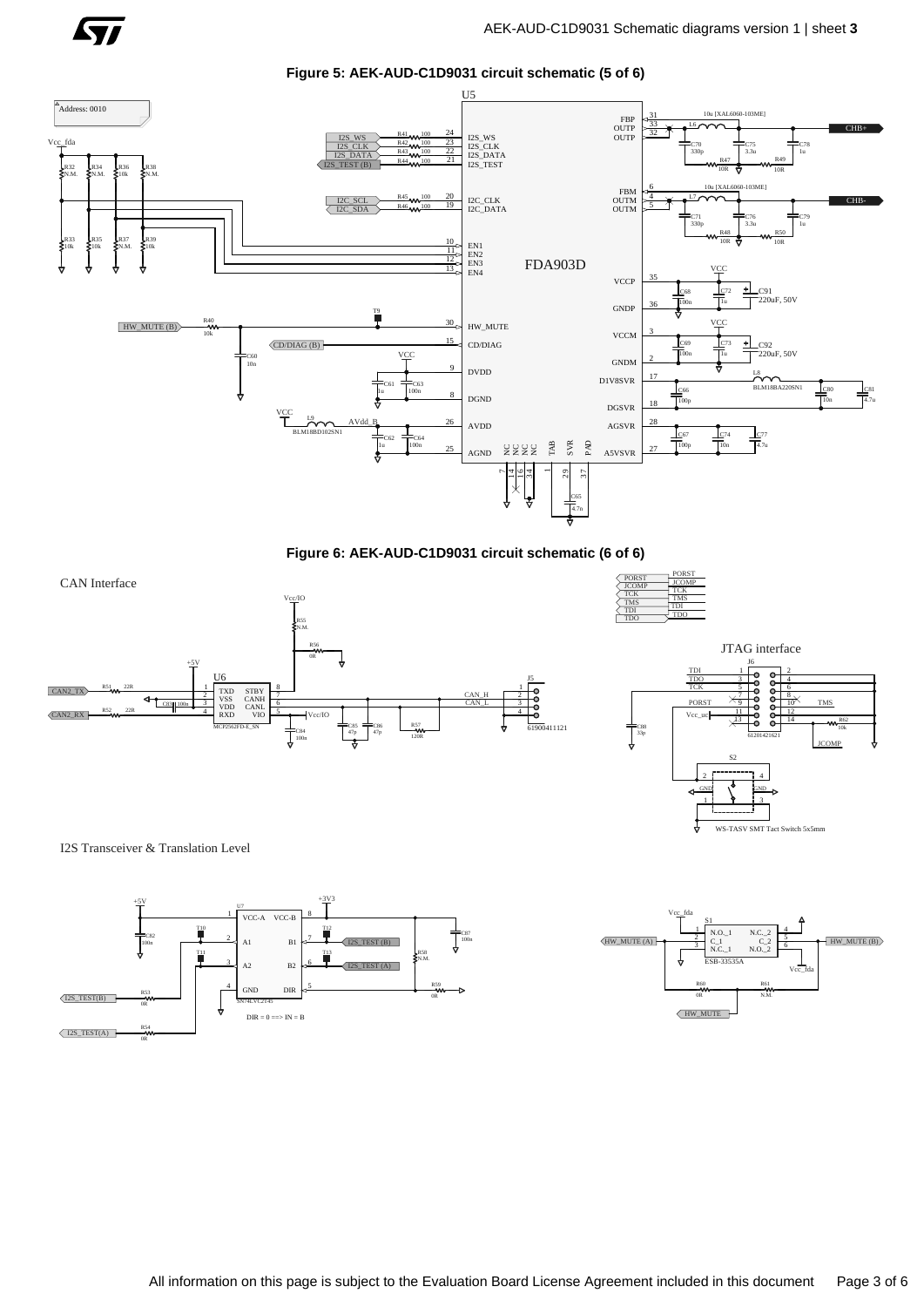

## **STMicroelectronics**

## **EVALUATION BOARD LICENSE AGREEMENT**

By using this evaluation board or kit (together with all related software, firmware, components, and documentation provided by ST, "Evaluation Board"), You ("You") are agreeing to be bound by the terms and conditions of this Evaluation Board License Agreement ("Agreement"). Do not use the Evaluation Board until You have read and agreed to this Agreement. Your use of the Evaluation Board constitutes Your acceptance of this Agreement.

# **LICENSE**

STMicroelectronics ("ST") grants You the right to use the enclosed Evaluation Board offering limited features only to evaluate and test ST products solely for Your evaluation and testing purposes in a research and development setting. The Evaluation Board shall not be, in any case, directly or indirectly assembled as a part in any production of Yours as it is solely developed to serve evaluation purposes and has no direct function and is not a finished product. If software and/or firmware is accompanied by a separate end user license agreement ("EULA"), then such software and/or firmware shall be governed by such EULA.

## **EVALUATION BOARD STATUS**

The Evaluation Board offers limited features allowing You only to evaluate and test the ST products. The Evaluation Board is not intended for consumer or household use. You are not authorized to use the Evaluation Board in any production system, and it may not be offered for sale or lease, or sold, leased or otherwise distributed for commercial purposes. If the Evaluation Board is incorporated in an evaluation system, the evaluation system may be used by You solely for Your evaluation and testing purposes. Such evaluation system may not be offered for sale or lease or sold, leased or otherwise distributed for commercial purposes and must be accompanied by a conspicuous notice as follows: "This device is not, and may not be, offered for sale or lease, or sold or leased or otherwise distributed for commercial purposes".

## **OWNERSHIP AND COPYRIGHT**

Title to the Evaluation Board remains with ST and/or its licensors. You may not remove any copyright or other proprietary rights notices without prior written authorization from ST. You may make one copy of the software and/or firmware of the Evaluation Board for back up or archival purposes provided that You reproduce and apply to such copy any copyright or other proprietary rights notices included on or embedded in the software and/or firmware. You agree to prevent any unauthorized copying in whole or in part of the Evaluation Board.

## **RESTRICTIONS AND WARNINGS**

Before You handle or use the Evaluation Board, You must carefully review any related documentation provided by ST. Such documentation may contain important warnings. You shall comply with all such warnings and other instructions and employ reasonable safety precautions in using the Evaluation Board. Failure to do so may result in death, personal injury, or property damage. If You have any questions regarding the safe usage of the Evaluation Board, You should contact ST for guidance. You may not sell, assign, sublicense, lease, rent or otherwise distribute the Evaluation Board for commercial purposes, in whole or in part, or use Evaluation Board in a production system, with the exception that if You are an authorized ST distributor, You may resell the Evaluation Board in compliance with the applicable terms and conditions. Except as provided in this Agreement or as explicitly permitted in the documentation of the Evaluation Board, You may not reproduce the Evaluation Board or modify, reverse engineer, de-compile or disassemble its software and/or firmware, in whole or in part.

You shall not use the Evaluation Board in any safety critical or functional safety testing, including but not limited to testing of life supporting, military or nuclear applications. ST expressly disclaims any responsibility for such usage which shall be made at Your sole risk, even if ST has been informed in writing of such usage. Unless expressly designated in writing by ST as suitable for use in testing automotive or aerospace applications, You shall not use the Evaluation Board in such testing.

# **Notice applicable to Evaluation Boards according to European Regulation**

For the European Regulation of the Evaluation Board, the applicable EU directives are considered, with a particular attention to the Low Voltage Directive (LVD) 2014/35/EU, the Electromagnetic Compatibility (EMC) Directive 2014/30/EU, and the Radio Equipment Directive (RED) 2014/53/EU. If the Evaluation Board is outside the scope of the foregoing Directives, then the General Product Safety Directive (GPSD) 2001/95/EC and Council Directive 93/68/EEC, amending Directive 73/23/EEC on electrical equipment designed for use within certain voltage limits, are applicable.

The Evaluation Board meets the requirements of the Restriction of Hazardous Substances (RoHS 2 or RoHS recast) Directive 2011/65/EU, Annex II, as amended by Directive 2015/863/EU.

## **Notice applicable to Evaluation Boards not FCC-Approved**

This kit is designed to allow:

(1)Product developers to evaluate electronic components, circuitry, or software associated with the kit to determine whether to incorporate such items in a finished product and

(2)Software developers to write software applications for use with the end product.

This kit is not a finished product and when assembled may not be resold or otherwise marketed unless all required FCC equipment authorizations are first obtained. Operation is subject to the condition that this product not cause harmful interference to licensed radio stations and that this product accept harmful interference. Unless the assembled kit is designed to operate under part 15, part 18 or part 95 of 47 CFR, Chapter I ("FCC Rules"), the operator of the kit must operate under the authority of an FCC license holder or must secure an experimental authorization under part 5 of this chapter.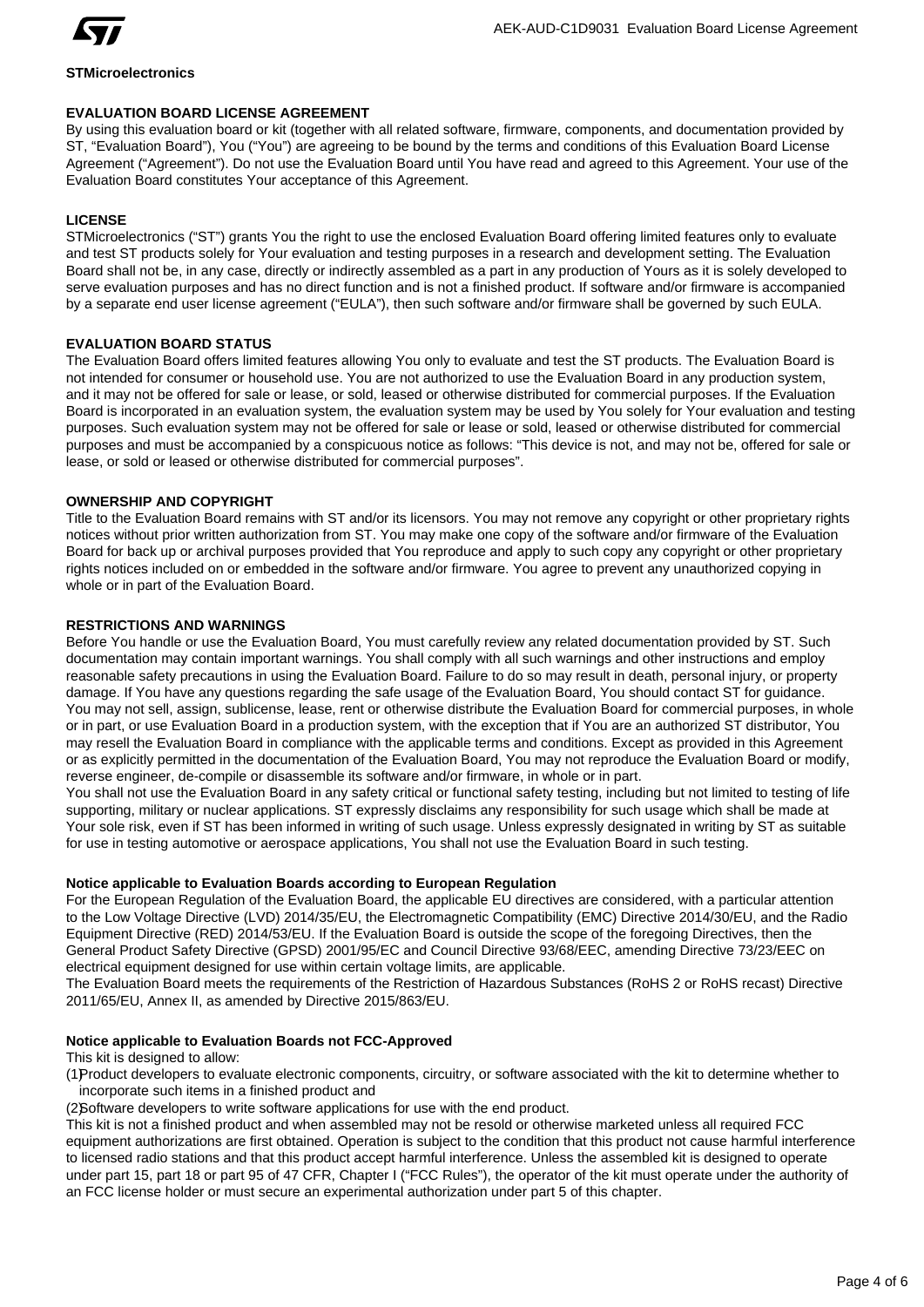

## **For Evaluation Boards annotated as FEDERAL COMMUNICATIONS COMMISSION (FCC) Part 15 Compliant**

- **FCC Interference Statement for Class A Evaluation Boards:** This equipment has been tested and found to comply with the limits for a Class A digital device, pursuant to part 15 of the FCC Rules. These limits are designed to provide reasonable protection against harmful interference when the equipment is operated in a commercial environment. This equipment generates, uses, and can radiate radio frequency energy and, if not installed and used in accordance with the instruction manual, may cause harmful interference to radio communications. Operation of this equipment in a residential area is likely to cause harmful interference in which case the user will be required to correct the interference at his own expense.
- **FCC Interference Statement for Class B Evaluation Boards:** This equipment has been tested and found to comply with the limits for a Class B digital device, pursuant to part 15 of the FCC Rules. These limits are designed to provide reasonable protection against harmful interference in a residential installation. This equipment generates, uses and can radiate radio frequency energy and, if not installed and used in accordance with the instructions, may cause harmful interference to radio communications. However, there is no guarantee that interference will not occur in a particular installation. If this equipment does cause harmful interference to radio or television reception, which can be determined by turning the equipment off and on, the user is encouraged to try to correct the interference by one or more of the following measures:
	- Reorient or relocate the receiving antenna.
	- Increase the separation between the equipment and receiver.
	- Connect the equipment to an outlet on a circuit different from that to which the receiver is connected.
	- Consult the dealer or an experienced radio/TV technician for help.
- This device complies with part 15 of the FCC Rules. Operation is subject to the following two conditions: (1) This device may not cause harmful interference, and (2) this device must accept any interference received, including interference that may cause undesired operation. Changes or modifications not expressly approved by the party responsible for compliance could void the user's authority to operate the equipment.

#### **WARRANTY**

ST WARRANTS THAT IT HAS THE RIGHT TO PROVIDE THE EVALUATION BOARD TO YOU. THIS WARRANTY IS PROVIDED BY ST IN LIEU OF ALL OTHER WARRANTIES, WRITTEN OR ORAL, STATUTORY, EXPRESS OR IMPLIED, INCLUDING ANY WARRANTY AS TO MERCHANTABILITY, NON-INFRINGEMENT, FITNESS FOR ANY PARTICULAR PURPOSE, OR UNINTERRUPTED OR ERROR-FREE OPERATION, ALL OF WHICH ARE EXPRESSLY DISCLAIMED. THE EVALUATION BOARD IS PROVIDED "AS IS".

YOU WARRANT TO ST THAT YOU WILL ENSURE THE EVALUATION BOARD IS USED ONLY BY ELECTRONICS EXPERTS WHO UNDERSTAND THE DANGERS OF HANDLING AND USING SUCH ITEMS, YOU ASSUME ALL RESPONSIBILITY AND LIABILITY FOR ANY IMPROPER OR UNSAFE HANDLING OR USE OF THE EVALUATION BOARD BY YOU, YOUR EMPLOYEES, AFFILIATES, CONTRACTORS, AND DESIGNEES.

#### **LIMITATION OF LIABILITIES**

IN NO EVENT SHALL ST BE LIABLE TO YOU, WHETHER IN CONTRACT, TORT (INCLUDING NEGLIGENCE), STRICT LIABILITY, OR ANY OTHER LEGAL THEORY, FOR ANY INDIRECT, SPECIAL, CONSEQUENTIAL, INCIDENTAL, PUNITIVE, OR EXEMPLARY DAMAGES WITH RESPECT TO ANY MATTERS RELATING TO THIS AGREEMENT, REGARDLESS OF WHETHER ST HAS BEEN ADVISED OF THE POSSIBILITY OF THE SAME. IN NO EVENT SHALL ST'S LIABILITY ARISING OUT OF THIS AGREEMENT IN THE AGGREGATE EXCEED THE AMOUNT PAID BY YOU UNDER THIS AGREEMENT FOR THE PURCHASE OF THE EVALUATION BOARD, OR TEN UNITED STATES DOLLARS (\$10.00) IF NO PURCHASE PRICE WAS PAID.

#### **INDEMNIFICATION**

You shall, at Your expense, defend ST and its Affiliates against a claim or action brought by a third party for infringement or misappropriation of any patent, copyright, trade secret or other intellectual property right of a third party to the extent resulting from (1) Your combination of the Evaluation Board with any other component, system, software, or firmware, (2) Your modification of the Evaluation Board, or (3) Your use of the Evaluation Board in a manner not permitted under this Agreement. You shall indemnify ST and its Affiliates against and pay any resulting costs and damages finally awarded against ST or its Affiliates or agreed to in any settlement, provided that You have sole control of the defense and settlement of the claim or action, and ST cooperates in the defense and furnishes all related evidence under its control at Your expense. ST will be entitled to participate in the defense of such claim or action and to employ counsel at its own expense. "Affiliates" means any corporation or other entity directly or indirectly controlled by, controlling or under common control with the entity in question, for so long as such ownership exists. "Control" means the direct or indirect beneficial ownership of more than fifty (50%) percent of the stock or other equity interests entitled to vote for the election of directors or an equivalent governing body. Any such corporation or other legal entity shall be deemed to be an Affiliate of such Party only as long as such Control

#### **TERMINATION**

exists.

ST may terminate this Agreement without notice if You breach this Agreement. Upon termination, You shall immediately destroy or return all copies of the software, firmware, and documentation of the Evaluation Board to ST and certify in writing to ST that You have done so.

### **APPLICABLE LAW AND JURISDICTION**

This Agreement shall be governed, construed and enforced in accordance with the laws of Switzerland, without regard to its conflict of laws rules. The UN Convention on Contracts for the International Sale of Goods shall not apply to this Agreement. In case of dispute and in the absence of an amicable settlement, the only competent jurisdiction shall be the Courts of Geneva, Switzerland. Any breach of this Agreement by You may result in irreparable damage to ST for which ST will not have an